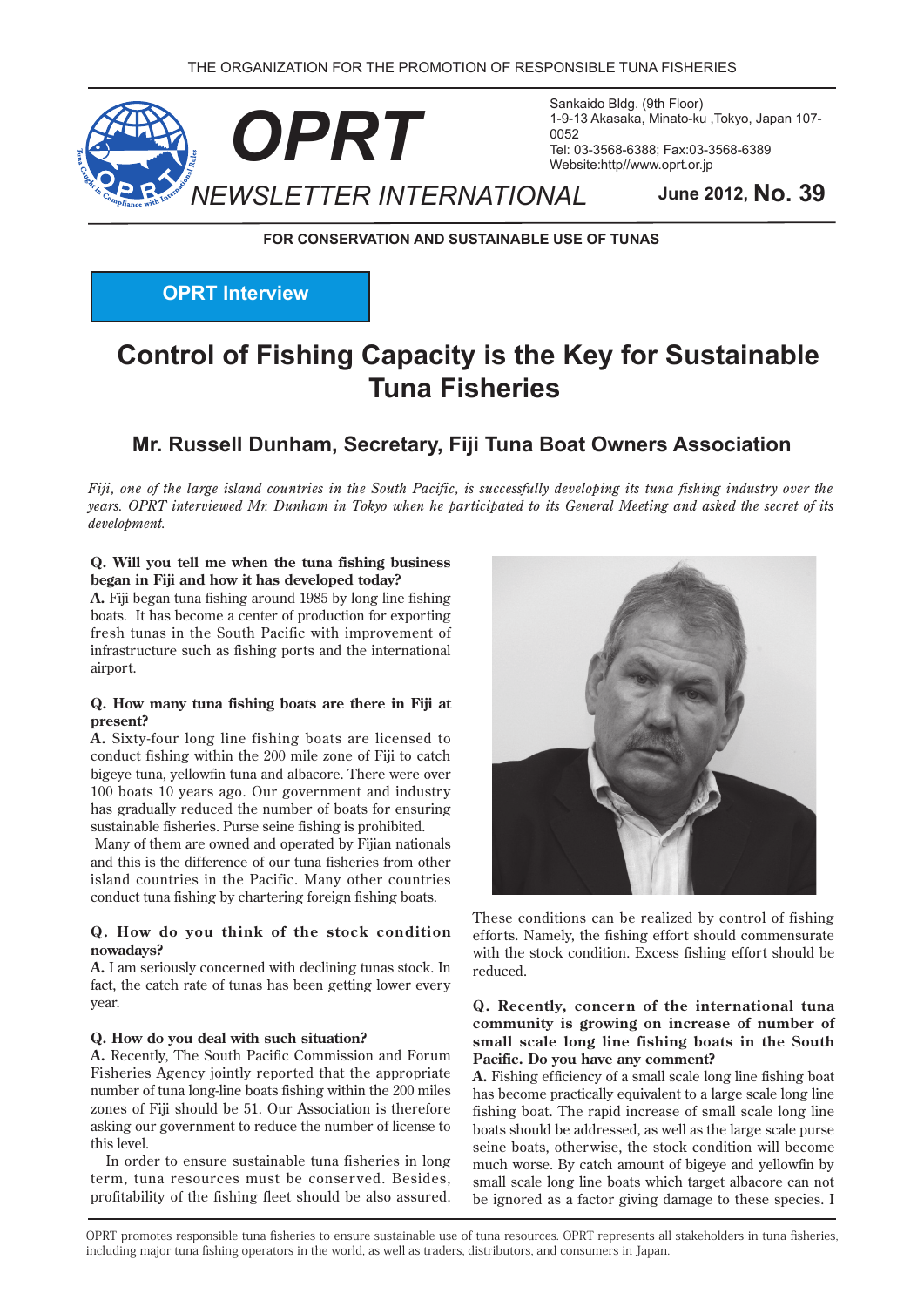also believe subsidized fishing fleets in particular those subsidized by some countries have resulted in the rapid and unsustainable increase in small scale long-liners.

#### **Q.** What do you think is necessary to prevent increase of small scale long line fishing boats?

A. The key is in hand of the Western and Central Pacific Fisheries Commission (WCPFC), I believe. No single country can effectively manage tunas because of its highly migratory nature. However, having said that every country must make an effort to effectively manage the fishing effort in its own EEZ. The Commission is responsible and competent for management of tunas in the region. If the Commission fails in this regard it is a disaster to every stake holders in the region. Reduction of the fishing efforts in the region should be urgently addressed by the Commission and individual Island Countries so that the stock condition recovers to the healthy level as recommended by the scientific committee. The unanimous decision making process is the current practice of WCPFC but this process should be revised in order to ensure speedy introduction of the appropriate management measures before the tuna recourse becomes

### **Tuna Management**

### **Defending FADs is good or bad?**

### **Ziro Suzuki National Research Institute of Far Seas Fisheries**

**Secondly** a scientific<br>paper was issued,<br>exhalted "Is it good paper was issued, entitled "Is it good or bad to fish with FADs? What are the real impacts of the use of drifting FADs on pelagic marine ecosystems?" (Laurent Dagorn, Kim N. Holland, Victor Restrepo & Gala Moreno, 2012 Blackwell Publishing Ltd, FISH and FISHERIES, 25pp).



FADs is the abbreviation of Fish Aggregating Devices, a kind of floating fish reefs artificially made that have been in common use among the tuna purse seiners around the world due to their high efficiency to catch massive amount of tunas easily and securely. The widespread use of the FADs by the purse seiners increased tremendously the catch of target species such as skipjack and yellowfin. But, at the same time, bycatch of juveniles of bigeye always accompanies with the target species and the juvenile bigeye catches give a substantial negative impact to the bigeye stocks, As a result, how to limit the catch of juvenile bigeye by the purse seiners has become one of the

serious issues to the Regional tuna Fisheries Management Organizations (RFMOs) in the world.

The said paper defends the use of FADs. Major points of the defending opinions are as followings: 1) There is no evidence that the use of FADs leads to overfishing of the tunas, 2) Taking juveniles tunas by FADs may not necessarily reduce the MSY if accounting the high natural mortality (M) of juveniles, 3) Bycatch in the FADs operations are much smaller compared with other fishing gears, 4) There is no unequivocal empirical evidence that the use of the FADs gives negative impacts to ecosystem and ecology of tunas, 5) Purse seine fishery is good for environment due to its low fuel consumption and low CO footprint. In addition, the paper postulates that banning the FADs is unlikely because, first,  $6$ ) it is very unlikely that industry will willingly abandon this efficient fishing tool and such a move would result in a drastic shortage of canned tuna that is the major source of affordable natural protein in the world, second,  $7)$  banning the FADs operation could have unexpected negative consequences as any type of fishing invariably impacts an ecosystem. This paper does not defend limitless use of the FADs but proposes 8) FADs managements using satellite connected radio buoys attached to the FADs based on collected accurate real time information in use of the FADs.

While this paper is valuable one that reviews the newest information about FADs, there are several views expressed in this paper with which I do not agree or feel skeptical. I would like to express my frank view and concerns briefly about some of major points claimed in the paper. : As for 1), this paper puts too much attention to skipjack, while the more careful thoughts on the most critical bigeye stock is lacking. Although it is a fact that the bigeye stock had been reduced substantially before the current common use of the FADs by purse seiners, it is obvious from the scientific reports of the world RFMOs that the use of the FADs by purse seiners incurred additional very serious negative impacts to bigeye stocks. The paper seems to be optimistic about the future increase of the catch of skipjack but the Scientific Committee reports of the WCPFC (in responsible for managing the tuna stocks in the Western and Central Pacific) explicitly state that limiting the further increase of skipjack catch should be considered. One of the big issues that was not dealt in the paper is that the amount of bigeye catch by the purse seiners can not be accurately known. Due to difficulty in separating juvenile bigeye from yellowfin and small quantity of bigeye in the purse seine catch, bigeye catch recorded in the purse seine logbooks are likely to be underreported. To correct these biases, presently the amount of bigeye catch of the purse seine is adjusted using sampling on board of the ships and unloading sites. However, there remains possibility that the current adjusted catches of juvenile bigeye is still lower than the reality. Unfortunately, researches to improve the accuracy of juvenile bigeye catch by the purse seiners are not satisfactory. As for  $2$ , it is demonstrated in the scientific report of the WCPFC, using higher natural mortalities on juvenile, that the bigeye MSY decreased significantly after the introduction of the FADs operations. As for 3), what I am concerned is oceanic white tip and silky sharks that are regarded as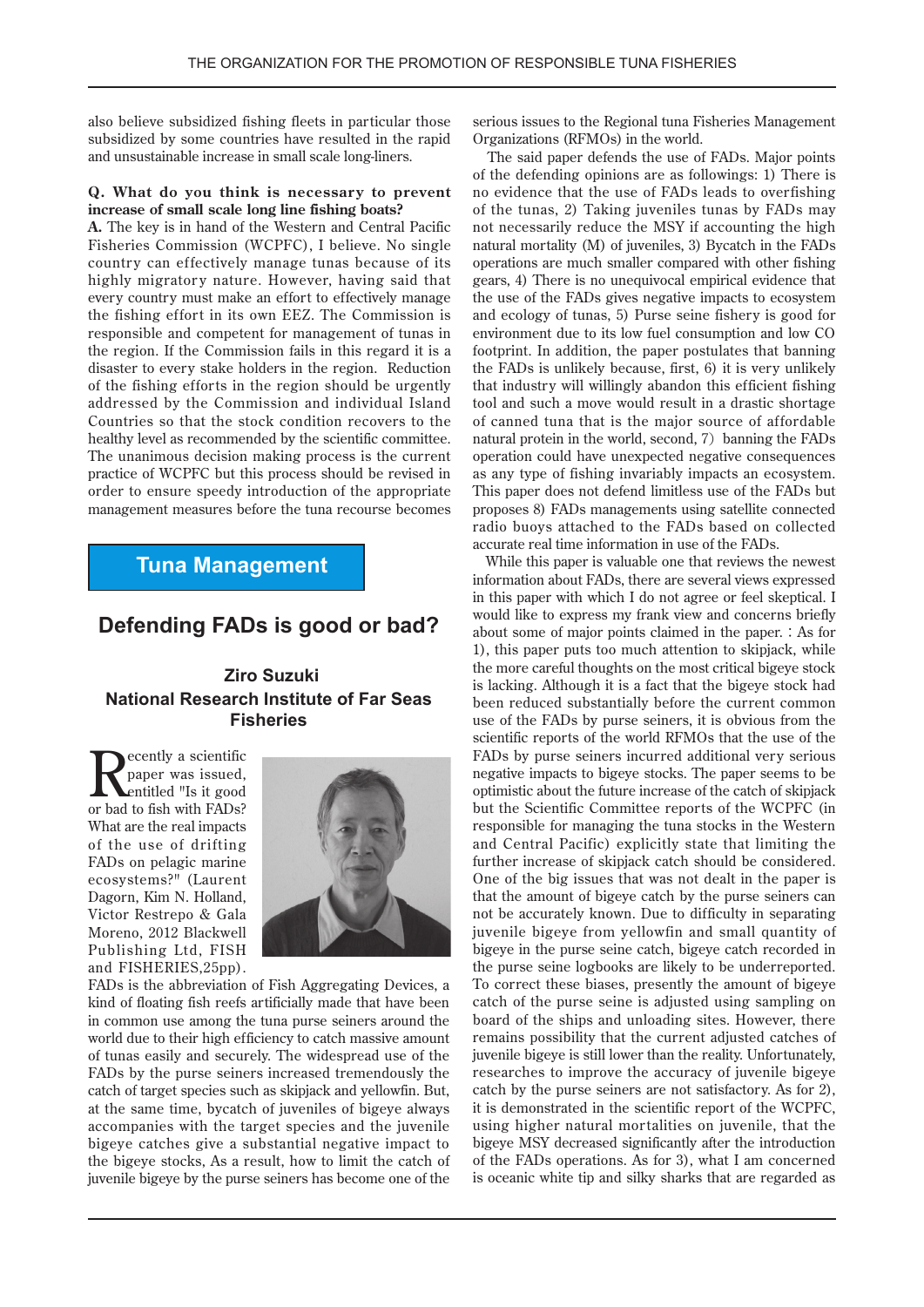heavily overfished. Although the catch of those sharks by the FADs is smaller than longline case, the FADs operation areas are roughly overlapped with hot spot of nursery grounds of those species. It is not possible to ignore the FADs operation, along with the longliners, give additional detrimental impact to the decline of stock size for those two species In addition, the bycatch information on sharks are not good. Referring to 5) it is rather pointless to stress one or two good points for some specific gears as every fishing gears have merits and demerits more or less. As for  $6$ , the paper seems to be overly reacting to the total ban of the FADs. Extension of FADs closure or other sensible. ways could resolve the problems. For example, extension of FADs closure would not result in drastic decline of the tuna catch in the WCPFC area. Due to introduction of the FAD closure (3 months), some purse seine fleet like Japanese fleet that used to be heavily reliant of the FADs operation shifted to the operation mostly on the free swimming schools without decreasing the catch. Recognizing the reality that no practically applicable mitigation measures that do not reduce skipjack catch but selectively reduce bigeye catch are available now, it would be more sensible way to urge purse seine fleets still heavily depend on the FADs operations to shift from the FADs to the free swimming school operations. As for 7 the shift of operation mode from the FADs to free swimming schools would increase yellowfin catch. But, we have to identify urgency to be addressed and prioritize the problems to be resolved. I would consider the bigeye stock status has higher priority to be solved and ways to resolve vellowfin problem must be looked for per se. As yellowfin in the free swimming schools are mainly composed of large adults without bigeye and easily recognized the composition of the school before the setting nets, it is possible to avoid catching such schools if necessarily. Finally for 8), the WCPFC has regulatory measures to monitor, report and manage the FADs operation. However, it seems that no appreciable compliances to the measures have been made probably due to the complicated nature of the measures . The paper's proposal would not be practical at this moment because the relevant information has high degree of confidentiality and not available in public so that it will take more time to become feasible as management measure.

Start of the FADs operation that lead to the current activities occurred in the mid-1970s in the Western equatorial Pacific by Japanese fishermen with a modest operation only relied on natural floating objects like drifting logs. Amazing increase of fishing efficiency of the FADs afterword is well documented in this paper. Although this high efficiency of catching all size of tunas is the largest merit of the purse seine fishing, due to its tremendous fishing power, much more strict control with higher transparency than other fisheries is required for this fishery to conserve and manage successfully the stock. Unfortunately, there is no progress in reduction of overcapacity of purse seine fishery. It should be noted that the use of modern FADs increased fishing capacity greatly. After reading the paper, I am rather convinced with the urgent need to control FADs operation more effectively.

# **Dr. Miyake's Column**

### **Longline abundance index**

#### **Dr. Makoto Miyake, Visiting Researcher at the National Research Institute of Far Seas Fisheries**

In stock assessments, catch per unit of effort (CPUE)<br>is considered to reflect the abundance of a fish stock.<br>For example, if you caught 10 tons of tuna per fishing<br>day the abundance of that tune atask was about twise In stock assessments, catch per unit of effort  $(CPUE)$ is considered to reflect the abundance of a fish stock. day, the abundance of that tuna stock was about twice as high as the stock from which only 5 tons were caught per fishing day. Of course, if there is some difference in fishing procedure (e.g. depth of gear, target species, area, time) between these two cases, they can not be directly compared and hence need to be adjusted to account for such differences. This adjustment is called, 'standardization' and CPUE modified for various factors is called standardized CPUE (index). In the case of longline, number of fish caught per 1000 hooks is widely used and considered to reflect the abundance of stocks well.

For purse seine, catch (in weight) per purse seine fishing day (including searching day without catch) is generally accepted as an abundance index. However, purse seine fishery is relatively selective. For example, if there are schools of big vellowfin and those of small skipiack, the fishing vessels will only set the net on yellowfin schools, skipping the skipjack schools. In other words, longline is a passive and more random fishing method, whilst purse seine is an active and more selective fishing method. For this reason, the standardized CPUE for purse seine is not as indicative of stocks as longline .CPUE

In the case of purse seine fishery on schools associated with FAD (fish aggregating device), the situation is worse. For example, even whilst stock size keeps declining, FADs still attract fish and the catch level may be maintained. Therefore the amount of fish under FAD may not reflect the abundance of total stocks.

Consequently, in stock assessment work, longline abundance indices are often given high weight compared to other indices, either deliberately by researchers or automatically within assessment models. Therefore, the results of analysis appear to be influenced more directly by the tendencies shown in the longline indices. This close dependency on longline indices had been initially accepted when the longline catch contributed a major part of the tuna catches. However, in more recent years, an overwhelmingly large part of the total tuna catches is made by purse seine. Besides, purse seine catches much smaller (younger) fish than longline. This leads us naturally to doubt whether we can continue assessment methods so heavily dependent on longline indices.

The abundance of large fish is the residuals of population after the accumulative mortality of fish through younger ages. In that sense, it is more indicative of the stock status than the small fish indices. However, when the abundance of large fish of a species gets reduced, the longline has changed its behaviour (e.g. targets on another species of tuna) and the representation of index